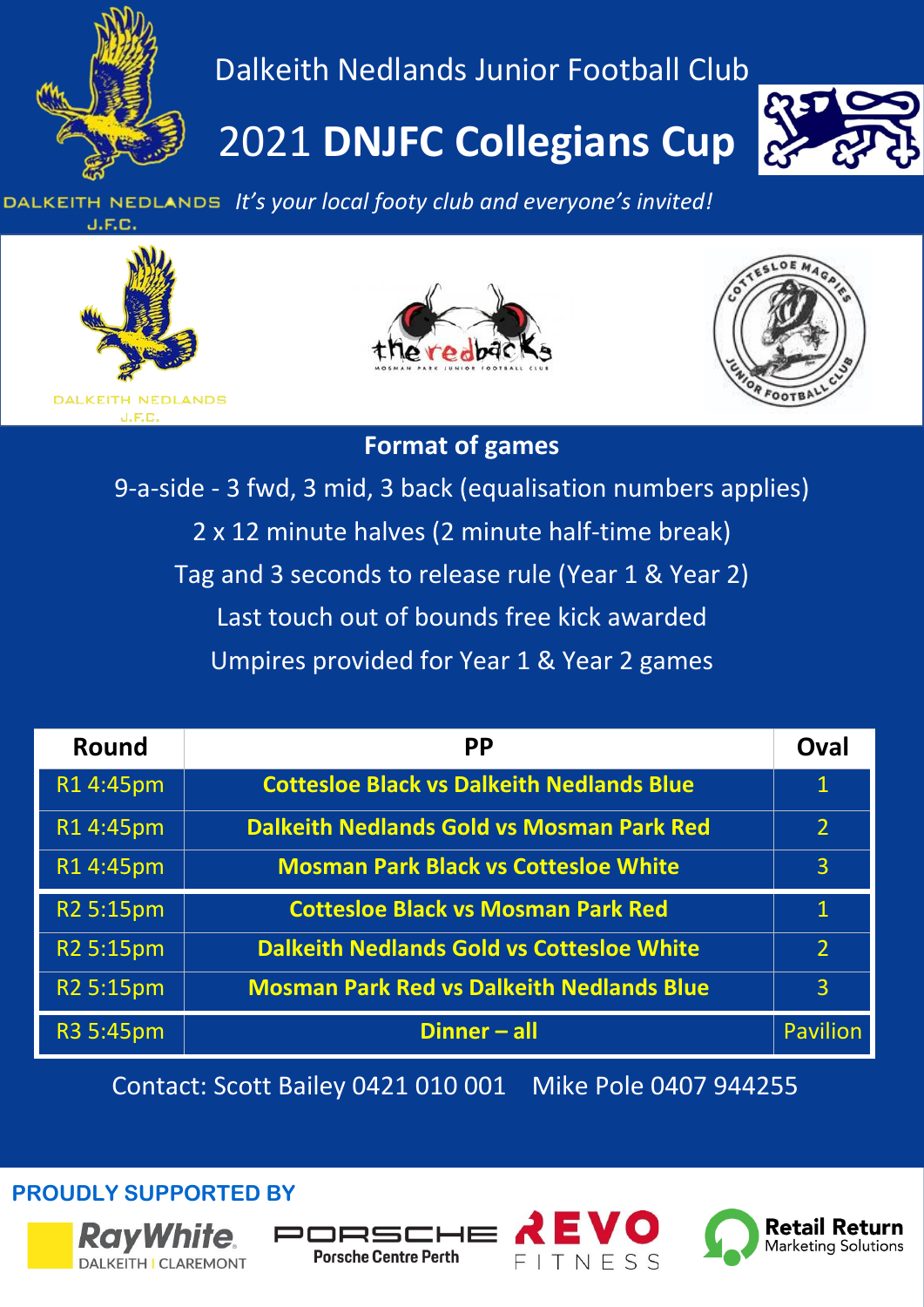

Dalkeith Nedlands Junior Football Club

### 2021 **DNJFC Collegians Cup**



 *It's your local footy club and everyone's invited!*  $J.F.C.$ 

| <b>Round</b> | Year 1                                             | Oval                     |
|--------------|----------------------------------------------------|--------------------------|
| R14:45pm     | <b>Cottesloe Black vs Dalkeith Nedlands Blue</b>   | $\mathbf 1$              |
| R14:45pm     | <b>Dalkeith Nedlands Gold vs Mosman Park Red</b>   | $\overline{2}$           |
| R14:45pm     | <b>Mosman Park Black vs Cottesloe White</b>        | 3                        |
| R2 5:15pm    | <b>Cottesloe Black vs Mosman Park Red</b>          | $\mathbf{1}$             |
| R2 5:15pm    | <b>Dalkeith Nedlands Gold vs Cottesloe White</b>   | $\overline{\phantom{a}}$ |
| R2 5:15pm    | <b>Mosman Park Black vs Dalkeith Nedlands Blue</b> | 3                        |
| R3 5:45pm    | Dinner - all                                       | <b>Pavilion</b>          |

| Round                 | Year <sub>2</sub>                                  | Oval            |
|-----------------------|----------------------------------------------------|-----------------|
| R14:45pm              | <b>Cottesloe Black vs Dalkeith Nedlands Blue</b>   | $\mathbf 1$     |
| R14:45pm              | <b>Dalkeith Nedlands Gold vs Mosman Park Red</b>   | $\overline{2}$  |
| R14:45pm              | <b>Mosman Park Black vs Cottesloe White</b>        | 3               |
| R2 5:15pm             | <b>Cottesloe Black vs Mosman Park Red</b>          | $\mathbf{1}$    |
| R <sub>2</sub> 5:15pm | <b>Dalkeith Nedlands Gold vs Cottesloe White</b>   | $\overline{2}$  |
| R <sub>2</sub> 5:15pm | <b>Mosman Park Black vs Dalkeith Nedlands Blue</b> | 3               |
| R <sub>2</sub> 5:45pm | <b>Mosman Park Red vs Dalkeith Nedlands Blue</b>   | $\mathbf{1}$    |
| R <sub>2</sub> 5:45pm | <b>Cottesloe Black vs Dalkeith Nedlands Gold</b>   | $\overline{2}$  |
| R <sub>2</sub> 5:45pm | <b>Mosman Park Black vs Cottesloe White</b>        | $\overline{3}$  |
| R3 6:15pm             | Dinner - all                                       | <b>Pavilion</b> |

**PROUDLY SUPPORTED BY**